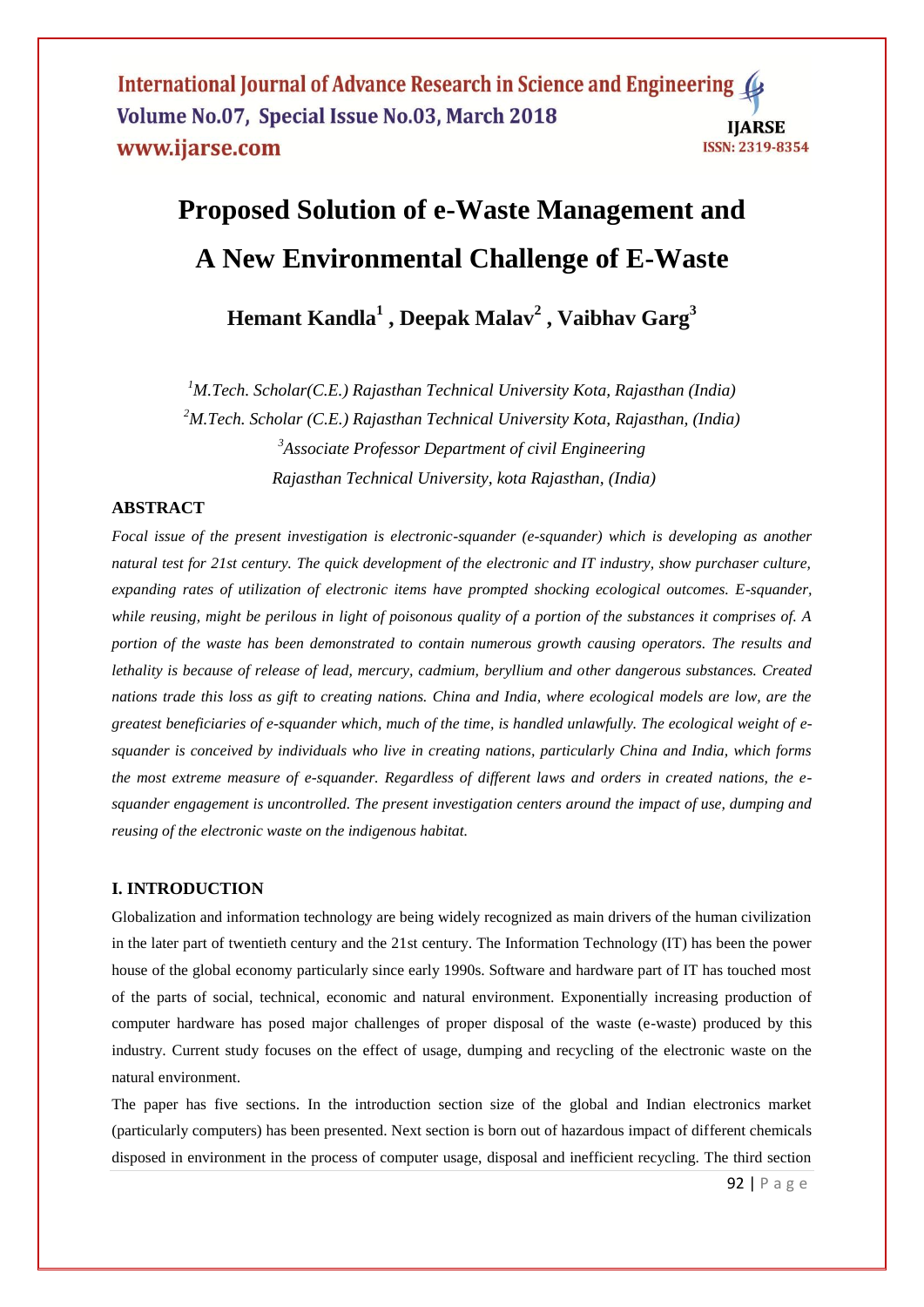brings out the dynamics of international trade, environmental regulations and technology transfer issues for comprehensive understanding of e-waste issues mainly caused by computers. The fourth section describes the case of India in this regard which has been presented in the above mentioned broader context. The paper is concluded with discussion, conclusion and recommendations for better management of e-waste.

# **II. RECENT STUDIES**

Level headed discussion proceeds over the refinement amongst "item" and "waste" gadgets definitions. A few exporters are blamed for intentionally leaving hard to-reuse, out of date, or non-repairable gear blended in heaps of working hardware. Protectionists may widen the meaning of "squander" gadgets with a specific end goal to shield residential markets from working auxiliary gear. The high estimation of the PC reusing subset of electronic waste can help pay the cost of transportation for a bigger number of useless pieces than can be accomplished with show gadgets, which have less piece esteem. In A 2011 report, "Ghana E-Waste Country Assessment", found that of 215,000 tons of gadgets imported to Ghana, 30% were spic and span and 70% were utilized. Of the utilized item, the investigation reasoned that 15% was not reused and was rejected or disposed of.

1) USA discards 30 million computers each year and 100 million phones are disposed of in Europe each year

2) The Environmental Protection Agency estimates that only 15-20% of e-waste is recycled, the rest of these electronics go directly into landfills and incinerators

3) An estimated 50 million tons of E-waste are produced each year.

4) The United States is the world leader in producing electronic waste, tossing away about 3 million tons each year

5) China already produces about 2.3 million tons (2010 estimate) domestically, second only to the United States

6) Legal framework, proper collection system missing.

7) Imports regularly coming to the recycling markets.

# **III. ELECTRONICS: THE GROWING INDUSTRY**

Worldwide electronic gear generation has developed from \$225 billion of every 1980 to nearly \$1 trillion out of 2000, which likens to a compound normal yearly development of 7.7 percent in the course of recent years. In 1980, half of all gadgets frameworks were produced in North America, one quarter in Europe and the adjust split amongst Japan and whatever remains of Asia. The PC was simply developing and the change to computerized broadcast communications exchanging was going all out. An emotional move underway administration happened throughout the following ten years.

A few elements added to this quick move in worldwide electronic gear creation. Amid the 1980s, the Japanese economy was the envy of the world. Gross domestic product per capita had ascended from \$5,000 in 1960 to \$15,000 in 1980, and by 1990 had come to \$22,000. Through the organizations like Sony, Panasonic and so on of Japan had turned into the reasonable pioneer in advancement of buyer electronic items and high volume modern electronic get together. The blend of developing indigenous request, worldwide shopper hardware item

93 | P a g e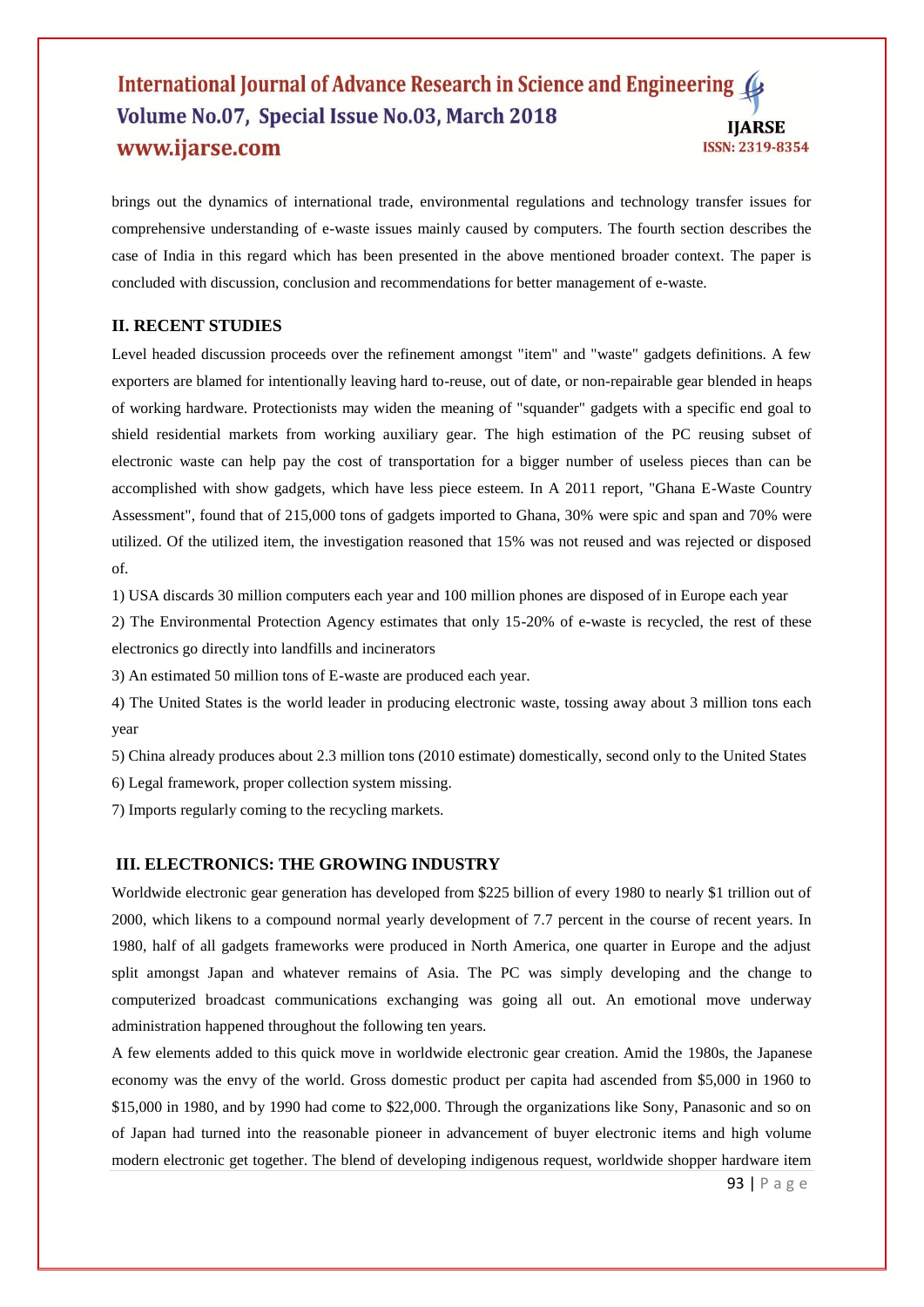administration, and numerous times of interest in assembling innovation and limit absolutely profited overall gadgets makers amid the 1980s.The last ten years have spawned enormous change in the global economy and in the electronics industry because of:

- A. Democratization of Eastern Europe and the integration of the EU economies,
- B. An increasingly pragmatic commercial orientation by China,
- C. Rapidly increasing economic growth elsewhere in Asia,
- D. The longest economic expansion in the USA,
- E. Low cost production from Japan and
- F. The bursting of the "bubble" economy

Asian generation has kept on flourishing, outperforming \$200 billion out of 2000 and records for in excess of 20 percent of aggregate creation around the world. Asian generation of gadgets is to a huge degree trade driven. However, venture was engaged to serve the PC business, cell phone generation, and also satisfaction of quickly developing local interest for customer and modern hardware. This has supported the assembling base for proceeded with extension. China India, Brazil and other creating nations are assuming an expanding part in the IT showcase. IT related industry is required to grow 11% of every 2006. Over the most recent five years (1995- 2000), the Indian IT industry has recorded a CAGR (Compounded Annual Growth Rate) of in excess of 42.4 for every penny, which is twofold the development rate of IT ventures in a considerable lot of the created nations. Throughout the decade the business has grown in excess of 150 noteworthy equipment players, upheld by more than 800 subordinate units and little time merchants occupied with sub congregations and hardware producing. This has expanded the introduced base to in excess of 5 million PCs and as on December 31, 2000, the entrance rate to in excess of 5 PCs for every 1,000 individuals.

### **IV. FORMS OF E-WASTE**

Electronic Waste (e-squander) is the term used to depict old, end-of-life electronic machines, for example, PCs, PCs, TVs, DVD players, cell phones, mp3 players and so forth which have been discarded by their unique clients. In fact, electronic waste is just a subset of WEEE (Waste Electrical and Electronic Equipment). As per the OECD any machine utilizing an electric power supply that has achieved its end-o f-life would go under WEEE. Recognizing its advantages upheaval this segment presents darker reality of data innovation. Exceptionally speed of advancement that lies at the core of PC maker prompts the item out of date quality. The truth of PC life cycle uncovers a dangerous life cycle. The dull side of high mechanical improvement of electronic industry, particularly PC innovation, is uncovered as dirtied drinking water, squander releases that reason damage to angle, birth surrenders, high rate of premature delivery and growth among group laborers. Quick changes in PC innovation and the rise of new electronic merchandise, the developing reliance on data innovation, expanding rates of utilization of electronic items have prompted awful ecological results. This innovative advantages and blast in the market prompt broad utilization of electronic products, particularly PCs. This is turning the substance of the business and on the whole frame an issue of electronic waste the level of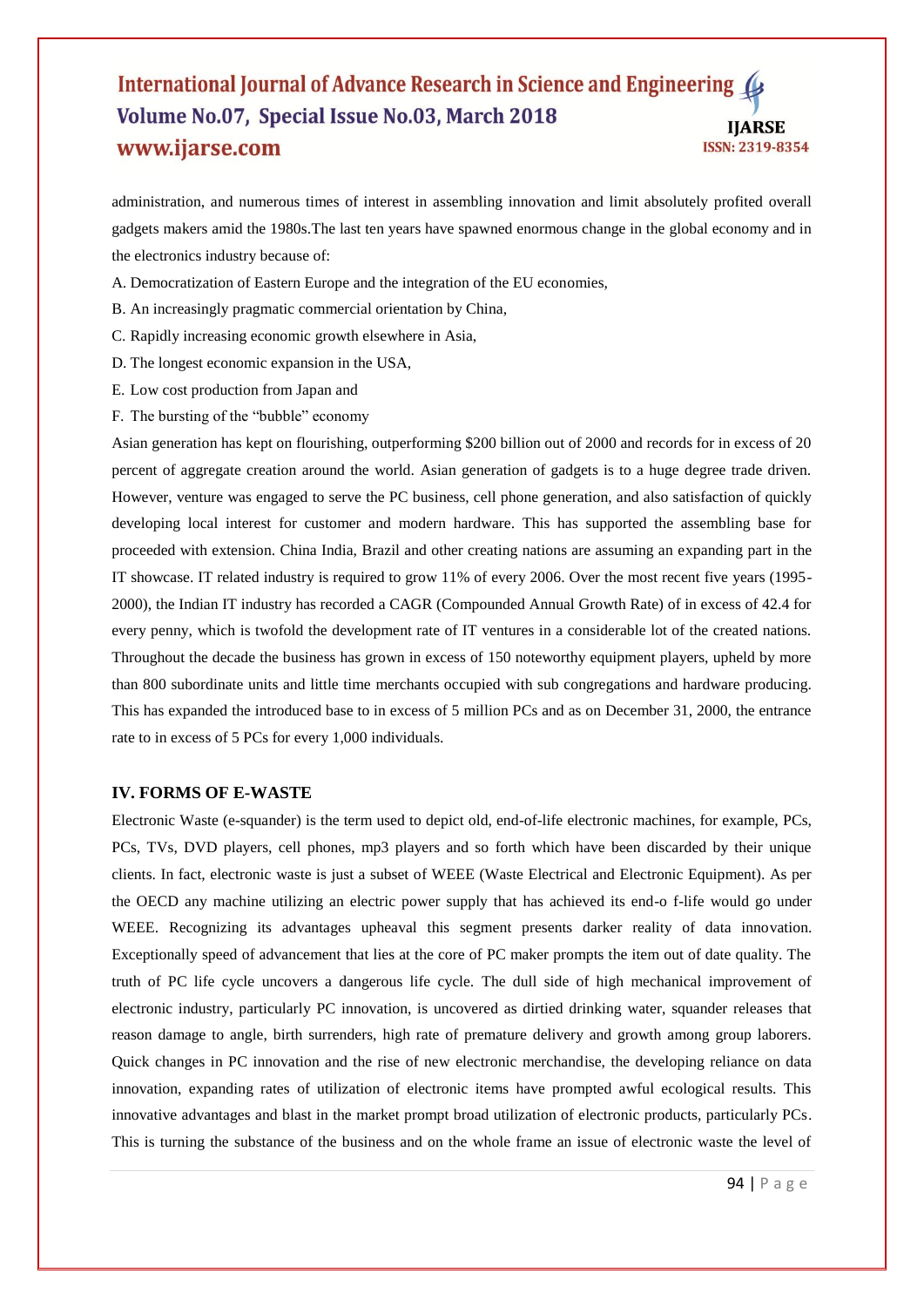waste that is innovation related is developing at a disturbing rate. In a current report scientists found that the volume of e-squander is expanding by 3 - 5% every year, which is just about three times quicker than the metropolitan waste stream is developing for the most part (2). The life expectancy of a PC has contracted from four or five years to around two years Electronics, the biggest and quickest developing assembling industry on the planet, forcefully advances a culture of quick oldness and expanded utilization. A lot of perilous chemicals are available in PC and other electronic products. The poisonous quality is because of lead, mercury, cadmium, hexavalent chromium (ChromiumVI), brominated fire retardants, plastic, PVC and so forth. A run of the mill PC screen may contain in excess of 6 percent lead by weight. As a rule, PC and electronic types of gear are entangled get together of in excess of 1000 materials, few of them are exceptionally lethal, for example, chlorinated and brominated substances, poisonous gases, photoactive and organic dynamic materials acids plastics and plastic added substances (Clean PC battle). Every PC show contains a normal of 4-8 pound of lead (MCC: 1996). Screen glass contains around 20 percent lead by weight. At the point when these segments are unlawfully arranged and pulverized in landfills, the lead is discharged into nature, representing a risky heritage for present and who and what is to come. Around 70 percent of the substantial metals including mercury and cadmium, found in landfills originate from electronic types of gear disposed of by the clients. These substantial metals and different perilous substances found in gadgets things, pollute ground water and posture ecological and general wellbeing dangers, (Poison PC and Toxic TV) A solitary segment of PC squander, Cathode Rays Tube (CRTs), has risen as the main edge of dangerous waste at the neighborhood, state, national and global level. CRTs are the glass Picture Tubes in PC screens and other video show gadgets that increase and concentrate high vitality electrons shaft to make the pictures, which we at last find in our screens. To shield shoppers from radiation harms, the glass in CRTs contain lead compasses which is roughly 20 percent of every CRT. Lead is a case of substantial metal, a metallic component that is in unadulterated shape overwhelming. Lead is to a great degree harmful, might be taken into the body, where they tend to join with and repress the working of specific compounds. A moment sum can have serious physiological or neurological impacts. (Lead in nature). Lead has a tendency to amass in nature and has high intense and constant consequences for plants, creatures and microorganisms. It makes harm the focal and fringe sensory system, blood framework, kidney and conceptive framework in human. It likewise influences endocrine framework and mental health among the kids. (E-squander India Report, 2004). Mercury utilized as a part of switches, circuit sheets and in level board shows is discharged into the earth when copied or refined into the earth. Thus Beryllium is utilized as a part of each electronic get together which is discharged into the earth through clean outflow, amid pounding, cutting and copying tasks. Circuit board and plastic packaging having brominated fire resistant are wellspring of dioxins and furans.

Carbon dark in printers and toner is class 2b cancer-causing agent and beryllium, ordinarily utilized as a part of mother sheets and finger cuts, is a wellbeing danger. Beryllium has, as of late, beenclassified as a human cancercausing agent as introduction to it causes lung growth. (Sending out Harm, 2002) BFRs are among a gathering of terrible performing artists particularly known as constant natural contaminations. Creature tests have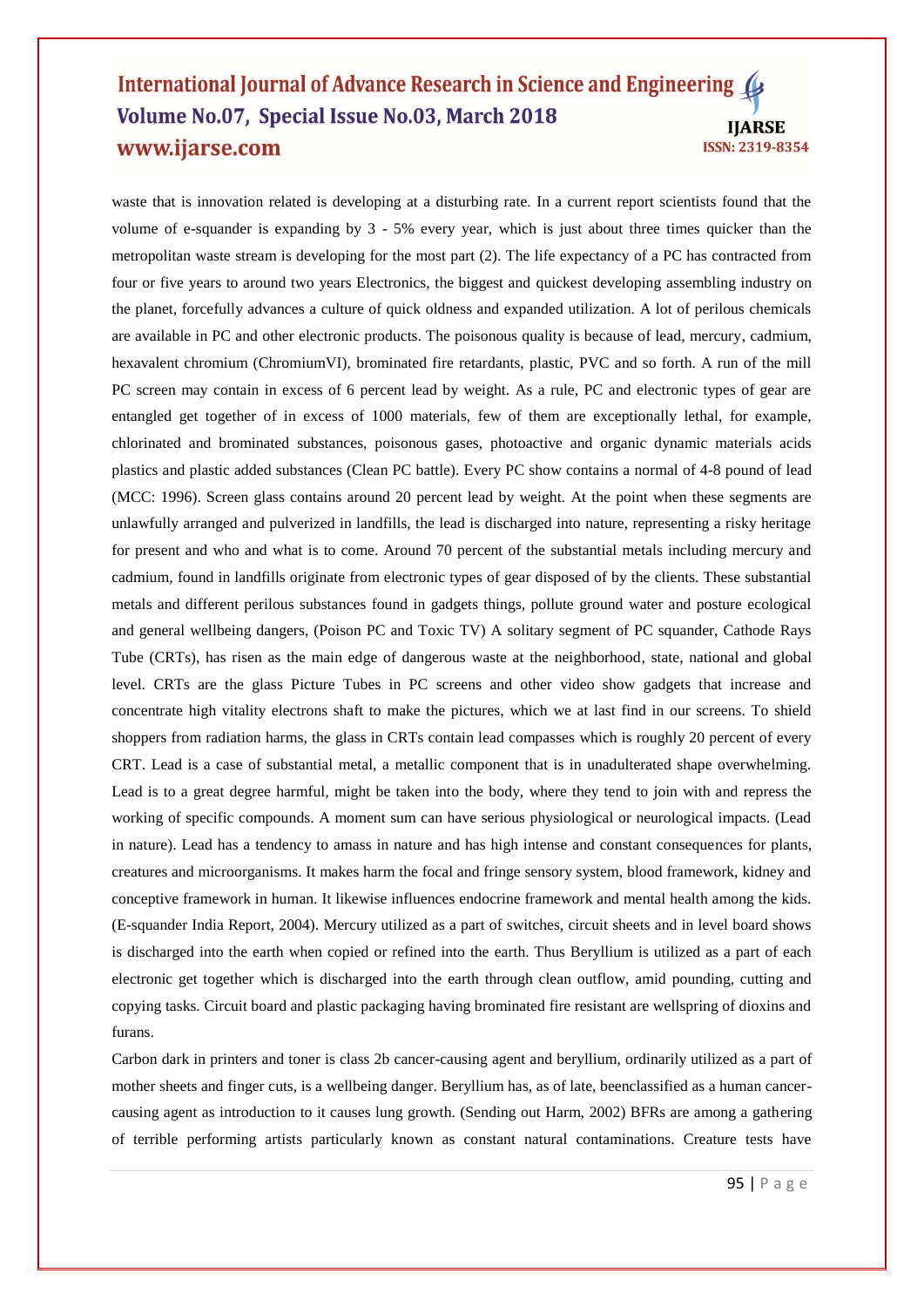demonstrated that some of these chemicals influence thyroid capacity, have estrogenic impacts, and act through a similar receptor-interceded pathways as does dioxin, which is among the most intense creature cancer-causing agents known. Further, preservationists charge that hardware recyclers have not by any means deal with the unique ecological issues that they say are inborn in the productive utilization of BFRs in e-squander plastics. "There are by and by no investigations on a definitive destiny of BFRs when they are softened or consumed in reusing or cremation applications. A more intensive take a gander at some of electronic waste uncovers that normally utilized reusing practices can hurt the earth more than the waste itself. Examination led by a few spots found that the specialists frequently utilized corrosive shower and different metals, washing the deposit specifically in to adjacent waterways and other water bodies. Part that can't be reused are sent to landfills or consumed in the open, discharging extra poisons in the earth. Expansion of life expectancy is the key system in dealing with the extent of condition affect. Social and money related powers for PC squander administration requires proficient association amongst open and private segments and also arranged exercises between researchers, business people and approach creators around the globe. As per Xinhua News Agency, China has created about 1.1 million tons of ewaste every year since 2003, including 5 million TV sets, 4 million iceboxes, 5 million clothes washers, 5 million PCs, and a huge number of cell phones and it will keep on piling up. Greenpeace evaluates that by 2010, there will be 178 million new PC clients in China alone. The U.S. National Safety Council predicts that in that nation alone between 315 million and 680 million PCs will wind up out of date inside the following couple of years. The waste will contain in excess of 2 billion kg of plastic, 0.5 billion kg of lead, 1 million kg of cadmium, 0.5 million kg of chromium and about 200,000 kg of mercury. Tree huggers likewise stress that with the prominence of new fluid gem show innovation, an expanding number of old screens utilizing cathode beam tubes are winding up in the waste. The transfer issue with respect to the a huge number of original cell phones are today" s developing test. • Total evaluated e-squander produced from PC , TV, cooler and clothes washers is 1,46,180 tones and is relied upon to go up to around 1,600,000 by 2012.(CII,2006)

#### Electronics Helpful Vs Harmful



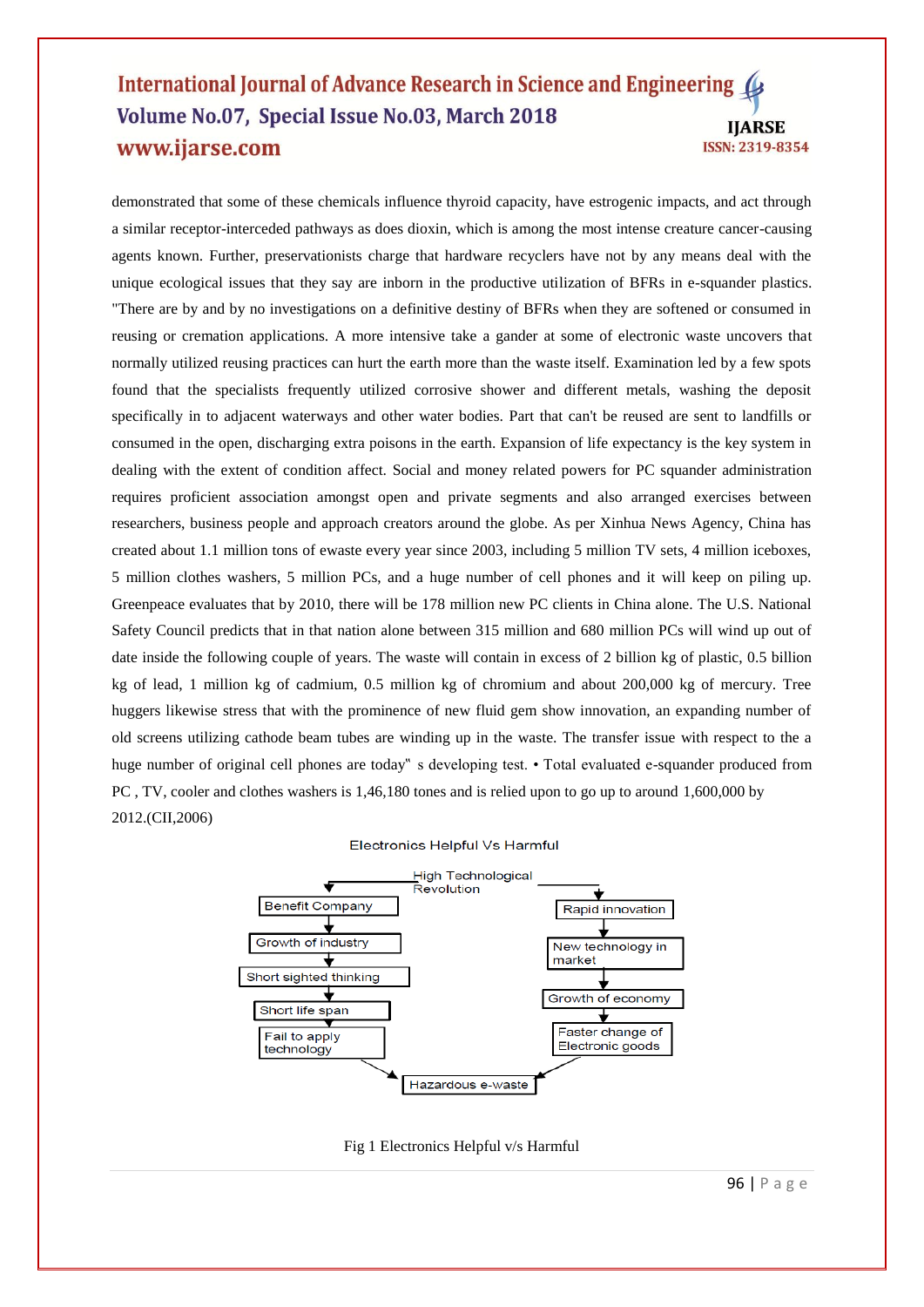# **V. REASONS OF THE FLOW OF E-WASTE TO DEVELOPING COUNTRIES**

Due to lower environmental standards and working conditions in China and India, ewaste is being sent to these countries for processing – in most cases illegally. Uncontrolled burning and disposal are causing environmental problems due to the methods of processing the waste. The labor-intensive nature of electronic waste recycling, abundant, cheap and skilled labor force and generation of huge profits for local governments causes the authorities to turn a blind eye to this practice. Thus, they serve as passive encouragement to its spread. It is more convenient and also economical to export e-waste to the third world countries like India, rather than managing and incurring high environmental and economic cost.



Fig. 2 Reasons of Exporting E-Waste to developing countries

Various departments of the government, public as well as private sectors are responsible for fast feeding of old electronic appliances such as computers, telephones, mobile phone, etc, into the waste stream. Other sources of e-waste are retailers, individual households, foreign embassies, PC manufacturing units, players of the secondary market, and imported electronic scraps from other countries. Individual households have the least contribution in generating of IT product obsolescence. Most Indian households prefer to pass their obsolete technology to near and dear ones or exchange it from the retailer. It is the illegal dumping of junked computers from other parts of the world that generates the biggest part of the e-waste In India; the mountains of e-waste have not yet manifested themselves. This is because of the propensity not to throw away equipment, even if it is obsolete, till it becomes totally unserviceable. But, in the younger generation, this attitude is changing and the throwaway culture of the west is slowly permeating into the country. Another factor limiting generation of ewaste in India is that we do not have a sizeable IT hardware manufacturing infrastructure as yet. We also commenced large scale computerization a bit late in this country, compared to the developed countries.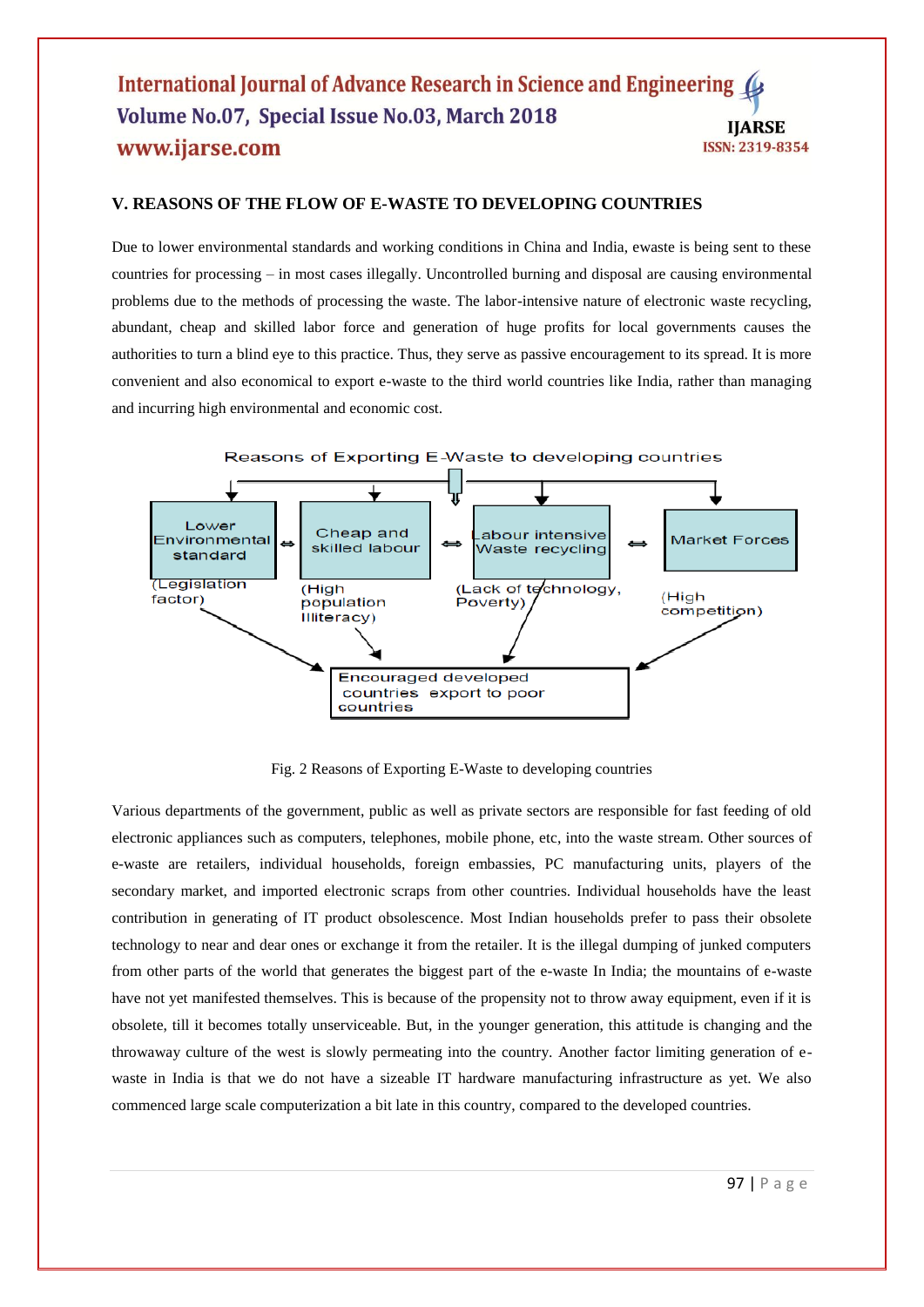# **VI. TOTAL AMOUNT OF E-WASTE IN INDIA**

- Around 1,050 tonnes of electronic scrap is being produced by manufacturers and assemblers in a single calendar year.
- In a single month, there is a reported case of import of 30 metric tonnes (MT) of e- waste at Ahmedabad port.
- The minimum number of computers procured by an average scale scrap dealer is 20-25 per month.
- The approximate number of scrap dealers specializing in electronics, in and around Delhi, is more than 40. This figure also includes large scale dealers who handle thousands of PCs per month.
- Approximately 1.38 million personal computers become obsolete every year.
- The IT and IT enable services are expanding at a faster rate in and around the national capital region like: Delhi, Gurgoan and Noida. Over the last five years, the Indian IT industry has recovered a compound annual growth rate of more than 42.4 %, which is almost double the growth rate of IT industry in many of the developing countries. Indian configuration of PC per 500 people is going to change to 1 for 50 by 2008.
- The total WEEE generation in India has been estimated to be 1, 46,180 tonnes per year based on selected EEE tracer items. Almost 50% of the PCs sold in India are products from the secondary market and are reassembled on old components. The remaining market share is covered by multinational manufacturers (30%) and Indian (22%) brands.
- Mumbai currently tops the list of major cities with e-waste.
- Foreign companies helping Indian importers bypass government regulations to bring in the goods for recycling.
- Bangalore may be generating 10,000 to 15,000 tonnes of e-waste every month, according to industry sources. The Karnataka State Pollution Control Board has put it at 10,000 tonnes a month. Along with discarded obsolete hardware, many western countries are selling off their e-waste as scrap and some of this reach scraps dealers in this city. Metal components and some of the outer casings are resold, while the rest of the computers are dumped haphazardly.

# **VII .POLLUTION PREVENTION HIERARCHY**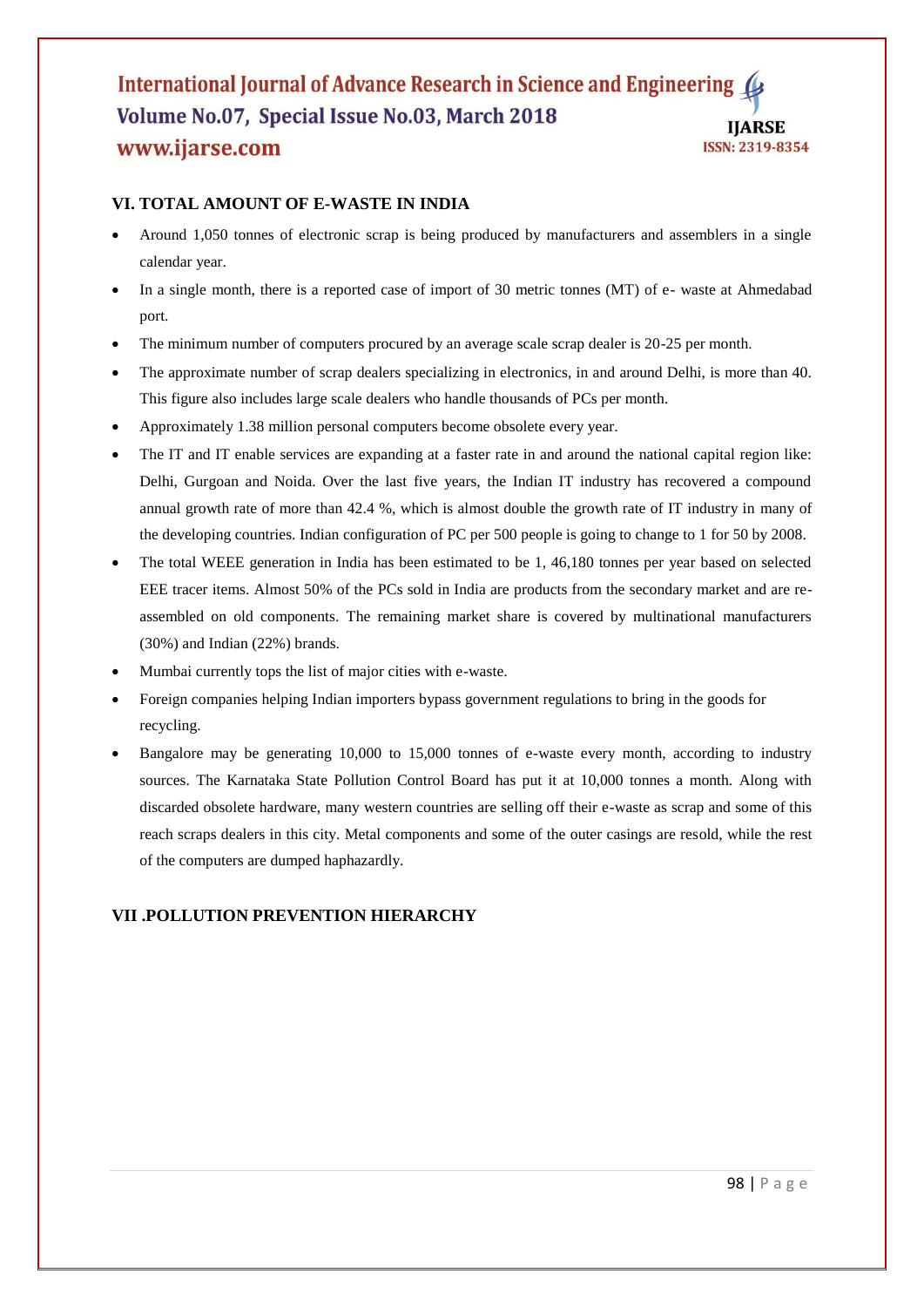

# **VIII. CONCLUSION**

Most waste is inherently dangerous. It can degrade to produce leachate, which may contaminate ground water, and create landfill gas, which is explosive. In addition, because of the dangers associated with landfill sites, there are now very strict requirements on the construction, operation and aftercare of such sites. Most planning authorities want a worked out quarry to be used for landscaping rather than a landfill site which no one wants in their "back yard" . Product design must be employed to help to minimize not only the nature and amount of waste, but also to maximize end-of-life recycling. Manufacturers, retailers, users, and disposers should share responsibility for reducing the environmental impacts of products. Adopt product stewardship approach i.e. a product-centered approach should be adopted to preserve and protect environment.

# **REFERENCES**

- [1]. Chiang, S.K. (2001). Asia: the growth engine for the world electronics industry over the next 20 years, Circuit World Vol.27, No 4
- [2]. A New Opportunity for Waste Prevention, Reuse, and Recycling ,United States Solid Waste and EPA 530- F-01-006 Environmental Protection Emergency Response June 2001 Agency (5306W)
- [3]. *Richards, B.* (*1997),"*Environmental Management in Electronics Manufacturing", GECMarconi Materials Technology, Hirst Division, Borehamwood, England) Circuit World Volume 23 Number 4 pp. 16-21

99 | P a g e